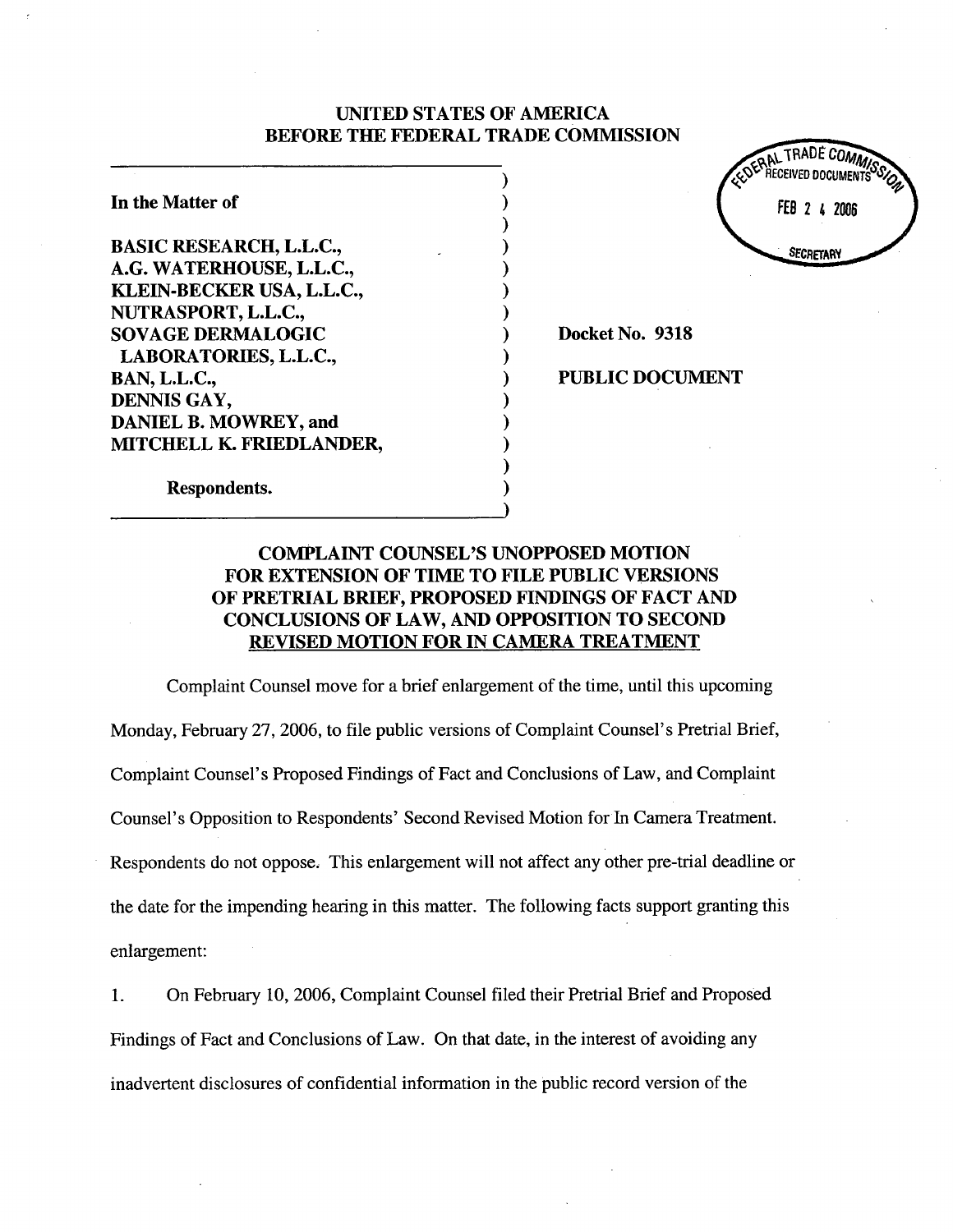documents, Complaint Counsel sent all Respondents an email informing Respondents that Complaint Counsel had placed information in the documents that was subject to the Protective Order in brackets and boldface, and requesting that Respondents advise us immediately if they believed that any information subject to the Protective Order was not clearly designated.

2. Although Complaint Counsel may disagree with Respondents about what information is subject to the Protective Order and what information Complaint Counsel have gleaned through publicly-available sources, Complaint Counsel wish to avoid unnecessary disputes and concentrate on the issues to be tred in a few days.

3. As detailed in our previous motion to extend the time for filing the public version of Complaint Counsel's pretrial brief and proposed findings of fact and conclusions of law, Complaint Counsel contacted Respondent Gay's Counsel, Mr. Burbidge, to verify whether Respondents were in agreement with Complaint Counsel about the designations. Respondents contacted Complaint Counsel on Thursday, February 16<sup>th</sup>, and mid-morning on Friday, February  $17<sup>th</sup>$ , transmitting the first of what appeared to be requests for extensive changes.

4. Later on February  $17<sup>th</sup>$ , Respondents indicated that they would need additional time to complete their review of the documents and transmit their requests to Complaint CounseL. Given the anticipated delay in receiving the requested changes, and the anticipated breadth of the changes, Complaint Counsel filed a motion on February 17<sup>th</sup> seeking a brief extension of time to today, February 24<sup>th</sup>. By *Order* dated February 21<sup>st</sup>, the Court granted that motion. See Order, Feb. 21, 2006 at 1.

5. Respondents' counsel sent emails with additional requested changes on Sunday, Februar 19<sup>th</sup>. Complaint Counsel received Respondents' additional requested changes in several parts, including Adobe PDF format file(s) and two Microsoft Excel spreadsheets. Due to the breadth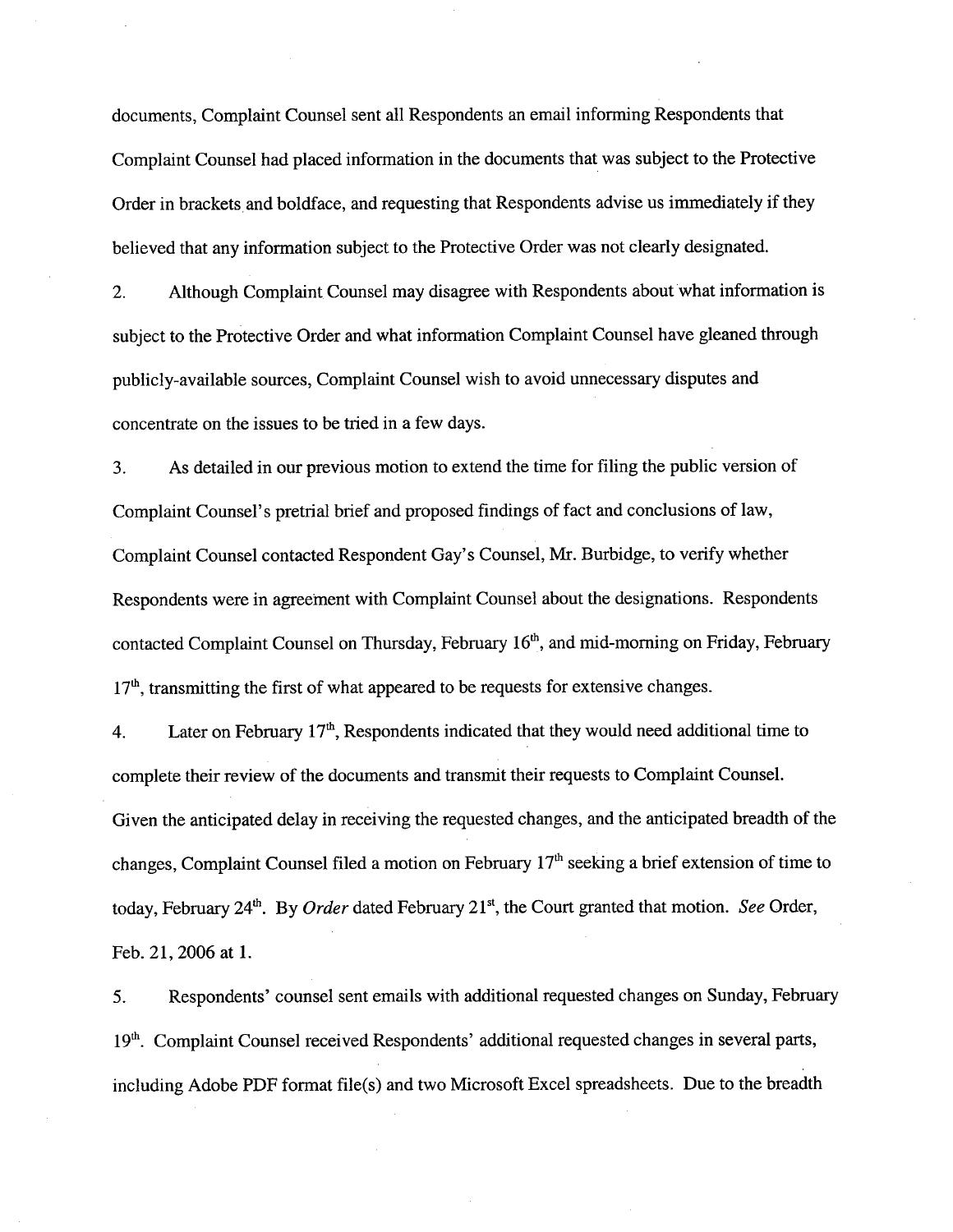and formatting of the requested changes, it has taken more time than previously anticipated for Complaint Counsel to review the changes and incorporate them as appropriate, and to prepare the public versions of those fiings. Additionally, during this time period, Complaint Counsel have been engaged in time-consuming trial preparation activities as well as continued discussions with Respondents' counsel. We have also been compiling disputed exhibits for the Court's convenience during next week's conference in this matter. Given the breadth and formatting of the requested changes, and the other circumstances recited above, it would be most diffcult for Complaint Counsel to prepare all of the public documents for filing today.

6. Pursuant to RULE OF PRACTICE 4.3, the Administrative Law Judge may extend any time limit prescribed or allowed by the Rules.

7. On February 24, 2006, the staff discussed the relief sought in this motion with Respondent Gay's counsel, Mr. Shelby, who indicated that Respondents would not oppose this motion.

8. Complaint Counsel respectfully submit that good cause exists for the requested extension. We request that the Court grant the short requested extension. A proposed order is attached hereto for the Court's convenience.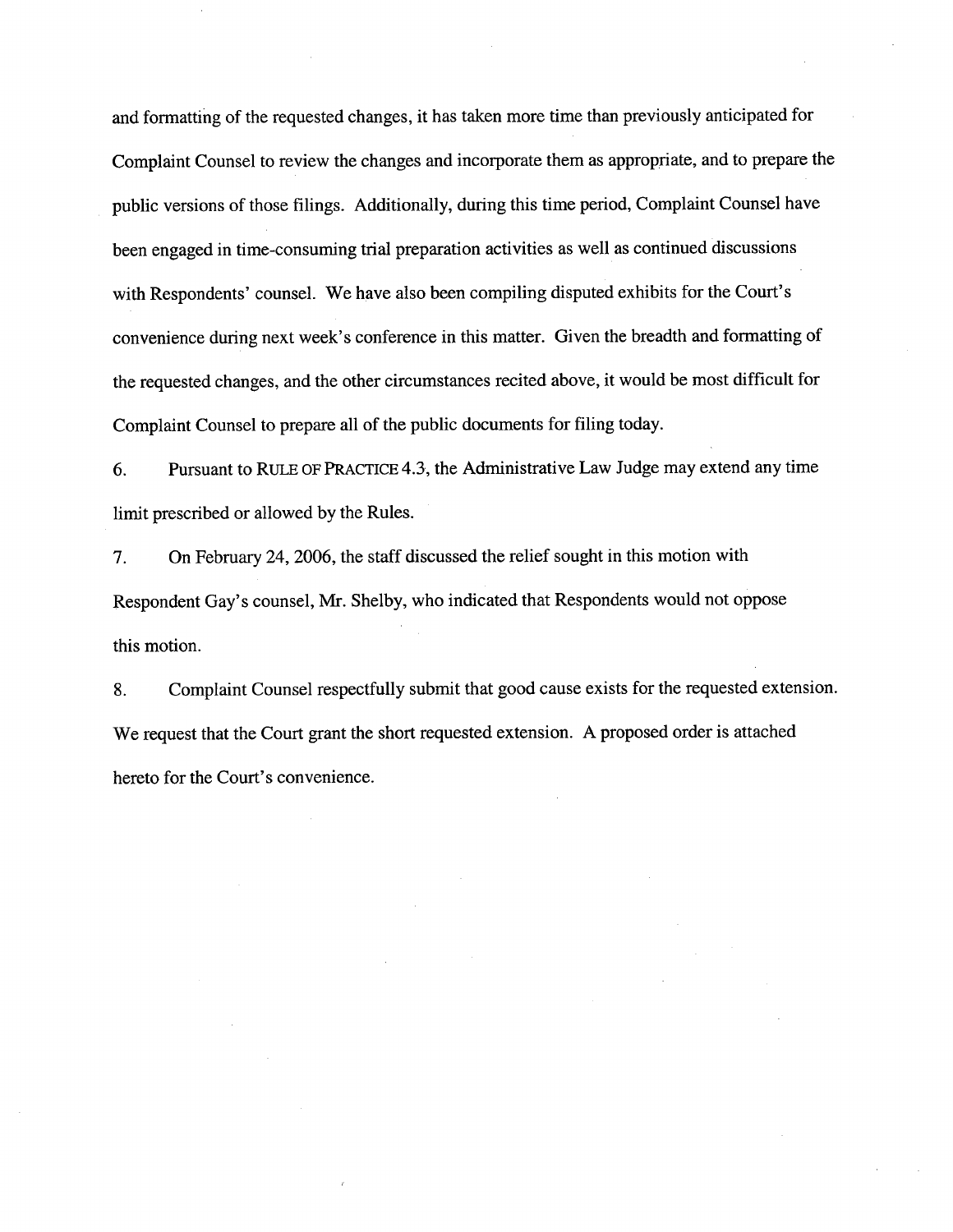Date: February 24, 2006 Respectfully submitted by:

Jesnees

| Laureen Kapin        | $(202)$ 326-3237 |
|----------------------|------------------|
| Lemuel Dowdy         | $(202)$ 326-2981 |
| Walter C. Gross, III | $(202)$ 326-3319 |
| Joshua S. Millard    | $(202)$ 326-2454 |
| Edwin Rodriguez      | $(202)$ 326-3147 |
| Laura Schneider      | $(202)$ 326-2604 |

Division of Enforcement Bureau of Consumer Protection Federal Trade Commission 600 Pennsylvania Avenue, N.W. Washington, D.C. 20580

# COUNSEL SUPPORTING THE COMPLAINT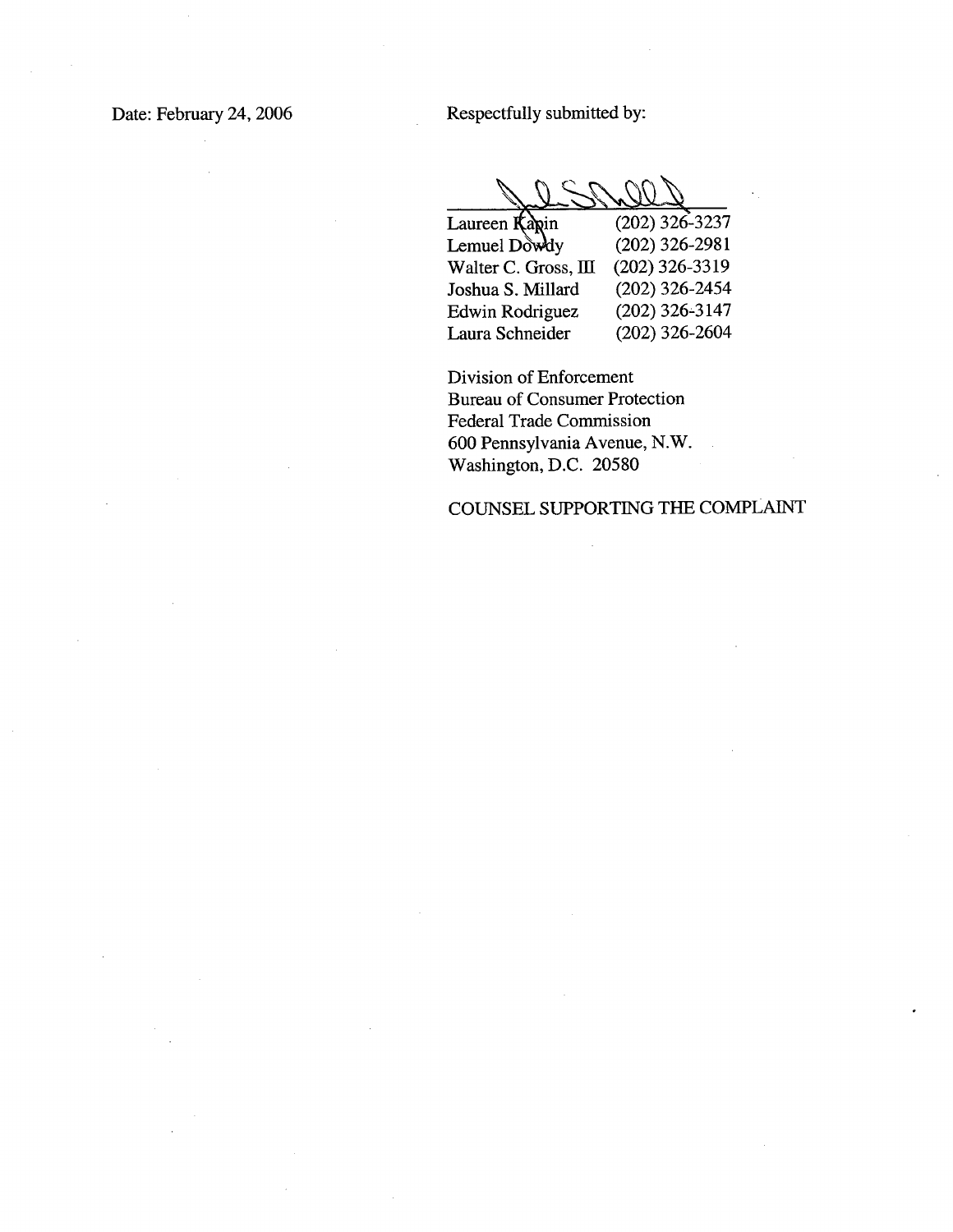## CERTIFICATION OF REVIEWING OFFICIAL

I certify that I have reviewed the attached public fiing, Complaint Counsel's Unopposed Motion For Extension of Time to File Public Versions of Pretrial Brief, Proposed Findings of Fact and Conclusions of Law, and Opposition to Second Revised Motion for In Camera Treatment, prior to its filing to ensure the proper use and redaction of materials subject to the Protective Order in this matter and protect against any violation of that *Order* or applicable RULE OF PRACTICE.

James A. Kohm Protective<br>PRACTICE<br>mm

Associate Director, Division of Enforcement Bureau of Consumer Protection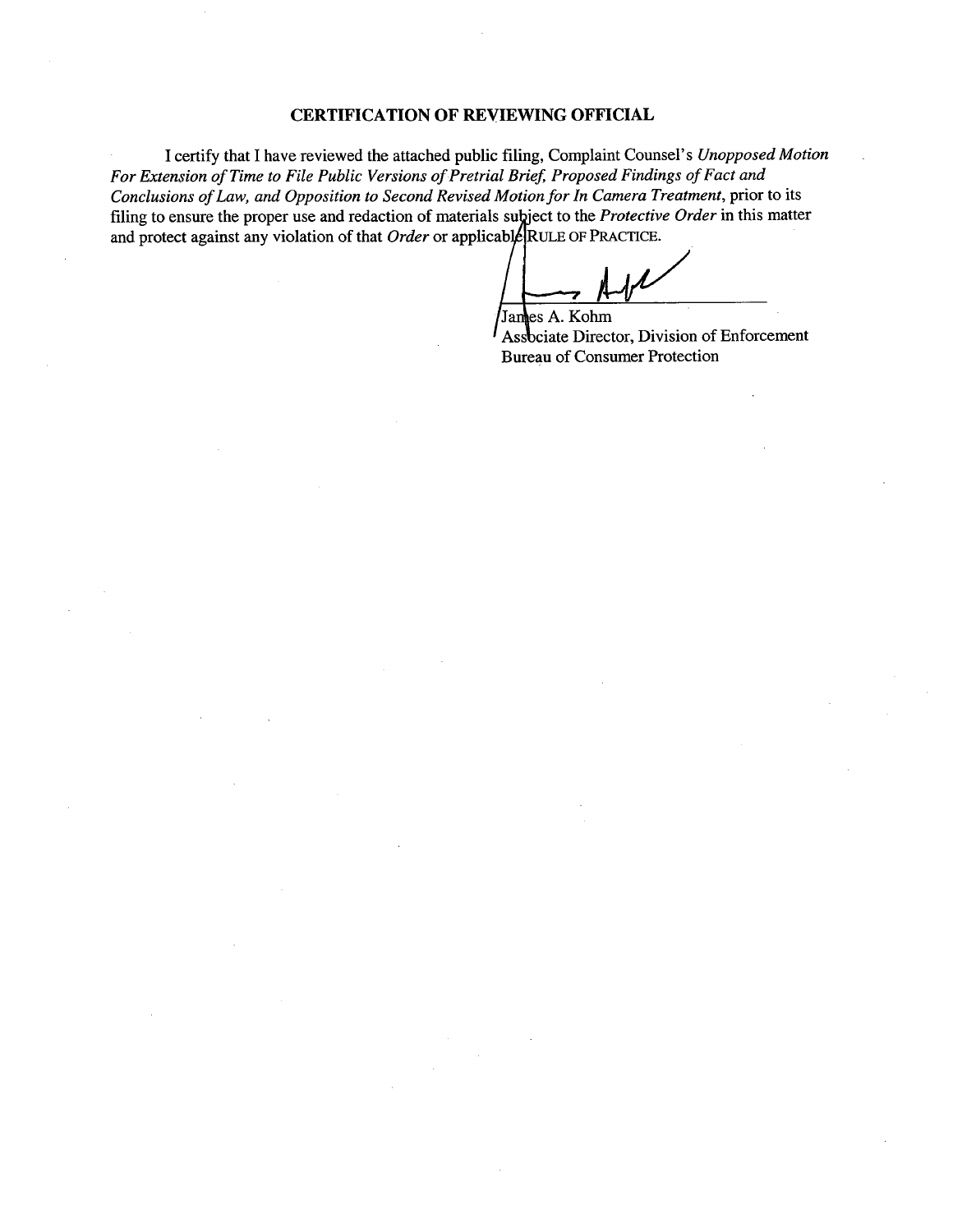### CERTIFICATE OF SERVICE

I hereby certify that on this 24<sup>th</sup> day of February, 2006, I caused Complaint Counsel's Unopposed Motion for Extension of Time to File Public Versions of Complaint Counsel's Pretrial Brief and Proposed Findings of Fact and Conclusions of Law, and Opposition to Second Revised Motion for In Camera Treatment to be served and filed as follows:

> (1) the original, two (2) paper copies fied by hand delivery and one  $(1)$  electronic copy via email to: Donald S. Clark, Secretary Federal Trade Commission 600 Penn. Ave., N.W.,RoomH-135 Washington, D.C. 20580

- (2) two (2) paper copies served by hand delivery to: The Honorable Stephen J. McGuire Administrative Law Judge 600 Penn. Ave., N.W., Room H-104 Washington, D.C. 20580
- (3) one (1) electronic copy via email and one (1) paper copy by first class mail to the following persons:

Jonathan W. Emord Emord & Associates, P.c. 1800 Alexander Bell Dr. #200

#### Stephen E. Nagin

Nagin Gallop Figuerdo P.A. 3225 Aviation Ave. Miami, FL 33133-4741 (305) 854-5353 (305) 854-5351 (fax) snagin@ngf-law.com For Respondents

Reston, VA 20191 (202) 466-6937 (202) 466-6938 (fax) jemord@emord.com For Respondents

A.G. Waterhouse, LLC, Klein-Becker USA, LLC, Nutrasport, LLC, Sovage Dermalogic Laboratories, LLC, and BAN, LLC

#### Ronald F. Price

Peters Scofield Price 310 Broadway Centre 111 East Broadway Salt Lake City, UT 84111 (801) 322-2002 (801) 322-2003 (fax) rfp@psplawyers.com For Respondent Mowrey

## Mitchell K. Friedlander

5742 West Harold Gatty Dr. Salt Lake City, UT 84116 (801) 517-7000 (801) 517-7108 (fax) Respondent Pro Se mkf555@msn.com

### Richard D. Burbidge

Burbridge & Mitchell 215 S. State St., Suite 920 Salt Lake City, UT 84111 (801) 355-6677 (801) 355-2341 (fax) rburbidge@burbidgeandmitchell.com For Respondent Gay

Jal Shell COMPINAINT COUNSEI